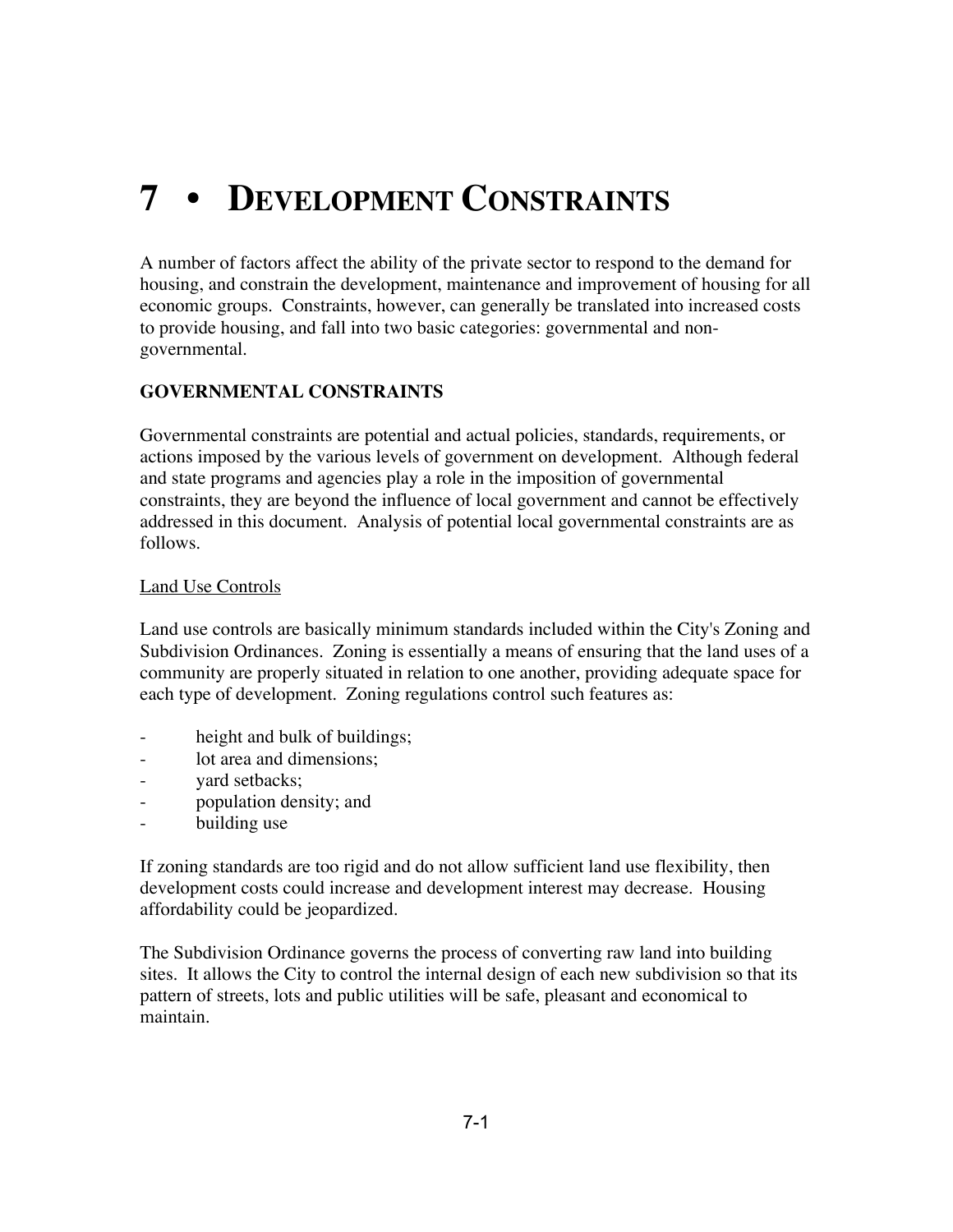Again, overly restrictive standards will result in greater land development costs and potentially a lack in development interest. Firebaugh's land use controls are generally consistent with those enforced by other cities in the region and are not considered to be overly restrictive. In fact, it has been the *lack* of controls in the past which has contributed to many of the housing quality problems plaguing Firebaugh today, including lack of curbs and gutters, improper storm drainage, or adjacent land uses that pose nuisance problems.

## Building Codes

Building codes regulate the physical construction of dwellings and include, for example, the plumbing, electrical, and mechanical codes. Firebaugh follows the 2007 Uniform Building Code as established by State law and as such, has little control over State standards.

Building codes are enforced by the Firebaugh Building Department through inspections. Inspections normally occur as a result of building permits for new construction, remodels or rehabilitations. Other inspections may result from requests from individuals for assessments of building quality or from enforcement complaints or when the inspector notices construction occurring without permits. The City has its own in-house building department processing and inspection staff – a switch from recent years when the City contracted for building services. However, the City still contracts for plan checking services.

## Site Improvements

Public improvement requirements for housing projects in Firebaugh are consistent with most other cities in the region. For single family residential subdivisions, Firebaugh requires the subdivider to install curbs, gutter, sidewalks and roadways (58-60-foot rightof-way with 36 feet of paving); extend sewer and water lines; and provide for storm drainage and park facilities. Multi-family housing projects, in addition to providing the above improvements, are required to provide on-site parking, landscaping and irrigation, and trash enclosures.

For single family subdivision projects, the City's off-site public improvements are reasonably consistent with neighboring communities – based on interviews with developers and city planners who are building in other cities in the region. While materials costs have fluctuated significantly in recent years, the installation of these offsite improvements are considered a "cost of doing business". From the vantage point of the City, these required improvements are necessary to ensure that the City is built in a manner that benefits residents of the subdivision and the City.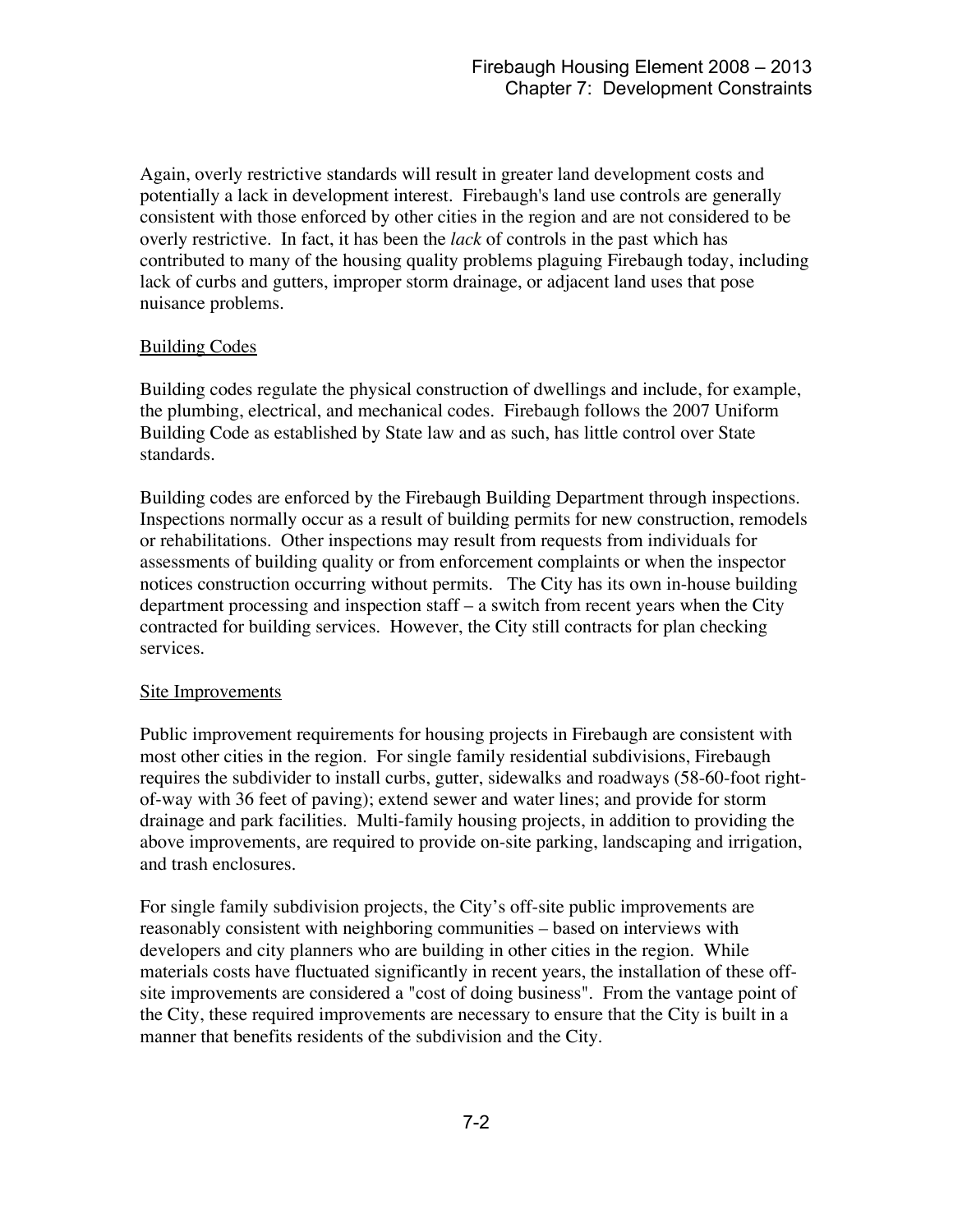#### Zoning Standards

Development standards for Firebaugh's residential zone districts are outlined below. The residential zones for Firebaugh are similar to most San Joaquin Valley cities.

## **Table 7-1** *Zoning Standards*

| Standard                            | $R-1-4.25$           | $R-1-5$              | $R-1$                                                 | $R-2$                                   | $R-3$                                                                                    | M-U-C                                                                    | T-P                                                                           |
|-------------------------------------|----------------------|----------------------|-------------------------------------------------------|-----------------------------------------|------------------------------------------------------------------------------------------|--------------------------------------------------------------------------|-------------------------------------------------------------------------------|
| Minimum lot size or unit<br>density | 4,250 square<br>feet | 5,000 square<br>feet | 6,500 square<br>feet                                  | 6,500 square<br>feet                    | 7,500 square<br>feet                                                                     | 6,500 square<br>feet                                                     | 1.5 acres                                                                     |
| <b>Maximum density</b>              | one unit             | one unit             | one unit (1)                                          | one unit per<br>$3.250$ s.f.            | one unit per<br>$3,250$ s.f.                                                             | one unit per<br>$3,250$ s.f.                                             | 2,400 s.f.<br>reauired for<br>each unit                                       |
| Minimum lot width:                  | 40 feet              | 50 feet              | 60 feet                                               | 60 feet                                 | 60 feet                                                                                  | 60 feet                                                                  | N.A.                                                                          |
| <b>Max Lot Coverage:</b>            | 40%                  | 30%                  | 30%                                                   | 50%                                     | 60%                                                                                      | 60%                                                                      | 50%                                                                           |
| Front yard setback:                 | 10 feet              | 20 feet              | 20 feet                                               | 20 feet                                 | 15 feet                                                                                  | 15 feet                                                                  | 15 feet                                                                       |
| Rear yard setback (min.)            | 15 feet              | 20 feet              | 20 feet                                               | 20 feet                                 | 15 feet                                                                                  | 15 feet                                                                  | 10 feet                                                                       |
| Side yard setback (min.)            | 5 feet $(2)$         | $5$ feet $(2)$       | $5 \text{ feet}(2)$                                   | $5$ feet $(2)$                          | 5 feet (2)                                                                               | 5 feet (2)                                                               | 5 feet                                                                        |
| Height (maximum)                    | 25 feet/2<br>stories | 25 feet/2<br>stories | 25 feet/2<br>stories                                  | 25 feet/2<br>stories                    | 25 feet/2<br>stories                                                                     | 25 feet/2<br>stories                                                     | 20 feet/2<br>stories                                                          |
| Parking:                            | 1 space per<br>unit  | 2 spaces per<br>unit | 2 spaces per<br>unit                                  | 1.5 spaces per<br>unit                  | 1.5 spaces per<br>unit                                                                   | 1.5 spaces<br>per unit                                                   | space per<br>unit                                                             |
| Other                               |                      |                      | Second units<br>permitted<br>Second Unit<br>ordinance | Minimum 300<br>s.f. of open<br>per unit | Minimum 250<br>s.f. of open<br>consistent with space required space required<br>per unit | Parcels can<br>consistent<br>with $R-3$ , $R-2$<br>or $R-1$<br>standards | One auest<br>be developed parking space<br>required for<br>every ten<br>units |

Zone Districts (1)

Notes: (1) Zone districts are defined as follows:

R-1-4.25: Single Family Residential zone, 4,250 square foot minimum lot size

R-1-5: Single Family Residential zone, 5,000 square foot minimum lot size

R-1: (Single Family Residential zone, 6,500 square foot minimum lot size

R-2: Low Density Multi-Family Residential zone

R-3: High Density Multi-Family Residential zone

M-U-C: Mixed Use Commercial zone

T-P: Trailer Park zone

The Firebaugh Zoning Ordinance also provides for R-2-A and R-3-A zones. These are multiple family zones comparable to the R-2 and R-3 zones, except that they limit structures to one story in height. These zones have never been utilized and are proposed to be eliminated by the 2030 General Plan update.

Source: Firebaugh Zoning Ordinance

A review of zoning standards shown in Table 7-1 indicates that Firebaugh's standards are fairly consistent with requirements of other cities in the region. Actually Firebaugh is the only area city that has a zone (the R-1-4.25 zone) allowing single family homes on 4,250 square foot lots (and which are not part of a planned unit development). Most of the zoning standards (minimum lot size, yards, height, coverage, density and parking) are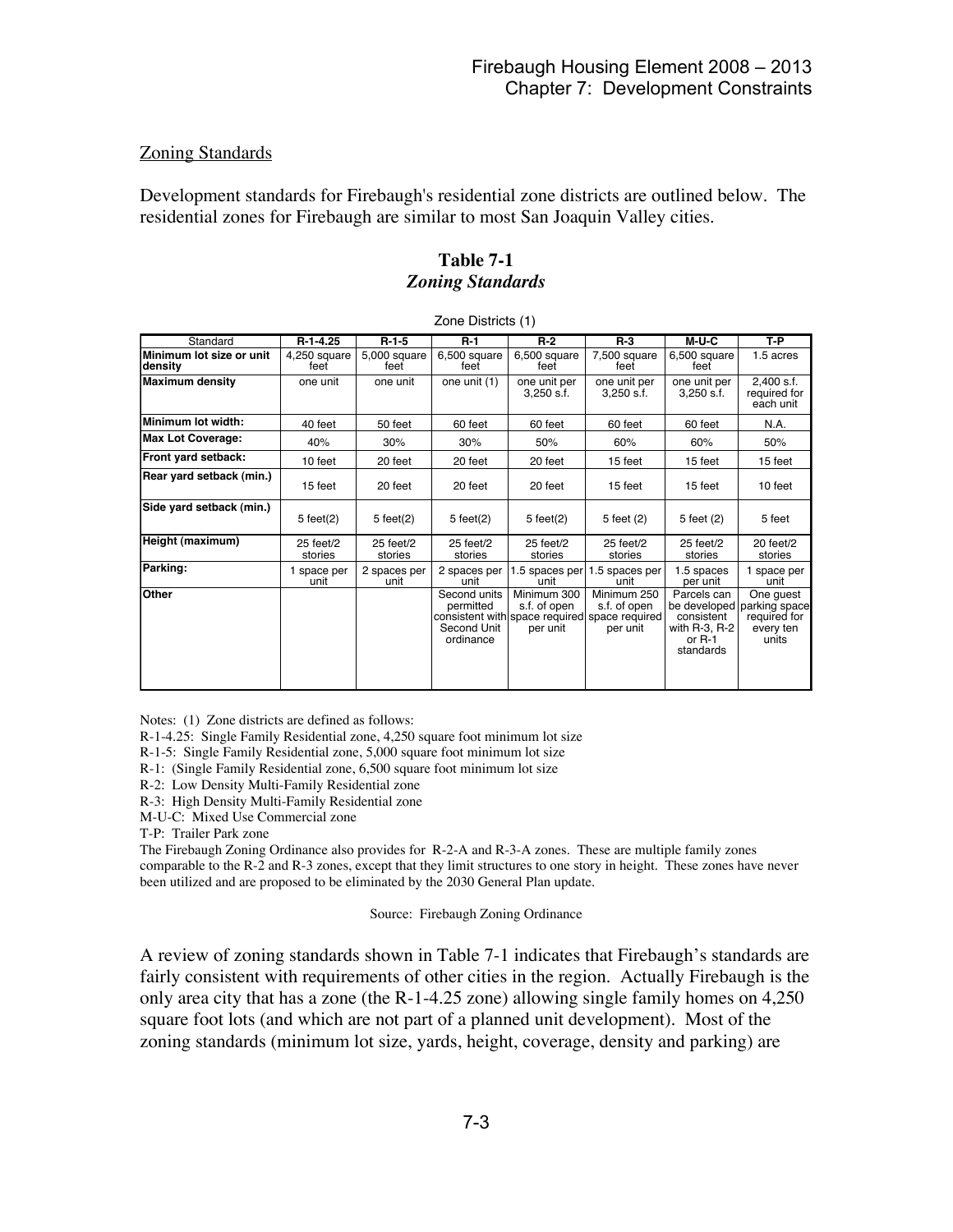considered to be consistent with other jurisdictions in the region and are serving the community well.

However, during the writing of this Element, a preliminary plan has been submitted for an apartment complex with three-story structures. This would violate the height standard of the R-3 (High Density Residential) zone, which limits buildings to 25 feet/two stories. The City has identified this standard as a potential constraint to the production of affordable housing, and an action plan has been included in Chapter 8 for the City to consider revising this standard.

For the most part, developers of recent projects in Firebaugh have not voiced concerns that any of the City's standards are constraining their ability to develop. However, where a developer desires greater flexibility, the City offers the PD (Planned Development) zone. This zone allows developers to propose flexibility with zoning standards as long as the overall density of the project does not exceed the density allowed by the underlying zone district. The City has approved three P-D projects in the past three years. These projects allowed flexibility with respect to yard setbacks.

Developers also have the option of requesting a density bonus for projects. As stipulated by State law, a density bonus allows an increase in density over that allowed by the zoning of the site, provided that the project is restricted to certain groups – low income and/or elderly residents. The City must also provide at least one concession in development standards – such as reduced setbacks, parking, or an increase in building height, for example. Firebaugh has not received any requests for density bonuses in the past five years, but remains ready to facilitate this type of project in the event one is proposed.

#### Annexation Process

Lands outside Firebaugh City limits but within the Sphere of Influence are typically designated for future development by the Land Use Element of the Firebaugh General Plan. This includes residential development. At an appropriate time these lands may be considered for annexation into the City. Annexations involve several levels of government review, including the City, the County, and Fresno Local Agency Formation Commission (LAFCo).

In Fresno County, cities have a Memorandum of Understanding with the County (and LAFCo) that includes standards for annexation. One of the key standards for annexation approval is that a site proposed to be annexed must have an approved project on at least half of the acreage. For example, a forty acre site proposed for annexation must have a development project that has received approval from the City on at least twenty acres of the site – such as a tentative subdivision map, site plan review or conditional use permit.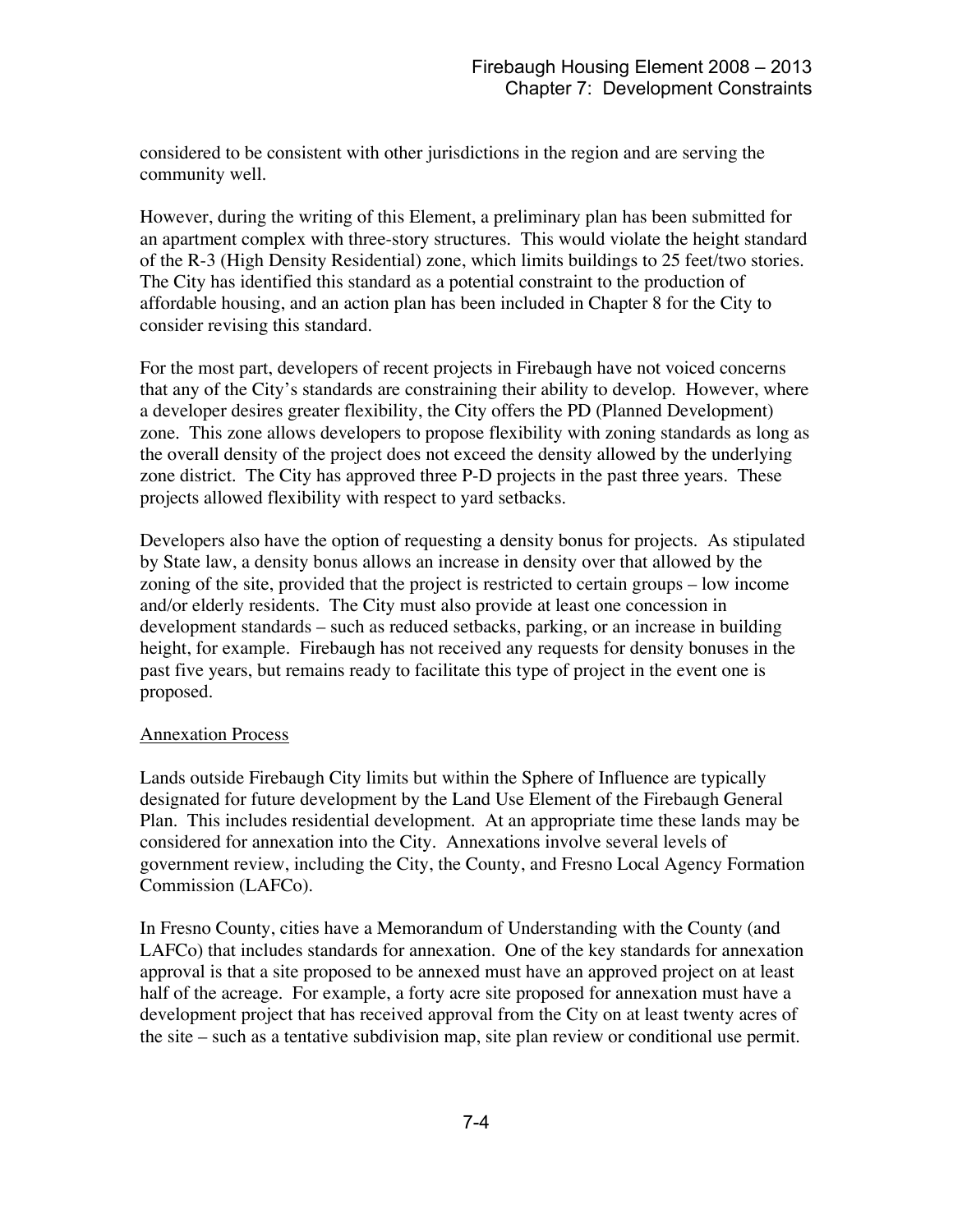This requirement has been thought to pose a constraint to development in the past, however negotiations among the cities and County have not resulted in any amendments to the policy. The policy actually has a number of benefits, including that it precludes the premature consumption of agricultural lands. The City of Firebaugh has not experienced difficulties with the annexation process, as evidenced by the recent annexation of approximately 212 acres – the largest-ever annexation of land into Firebaugh.

#### Processing Fees

Although planning processing fees contribute to the total cost of housing development, and therefore the cost of housing, they generally are not considered a significant cost factor. The City of Firebaugh collects processing fees for several different types of planning permits, including subdivision maps, annexations, conditional use permits, site plan review, environmental review, general plan amendments, zone changes, variances, and others. The fees have been calculated so as to reimburse the City for its actual processing costs, and have also been evaluated in comparison to fees charged by neighboring jurisdictions. The fees were most recently updated in 2006, after not having been updated in over ten years.

Analysis shows that Firebaugh's planning fees are comparable with neighboring cities. Firebaugh's current planning fees are detailed in Table 7-2.

| Site Plan Review          | \$890       |
|---------------------------|-------------|
| Conditional Use Permit    | \$960       |
| Variance                  | \$700       |
| Classification of use     | \$490       |
| Minor Deviation           | \$150       |
| Tentative Subdivision Map | \$2,250     |
| Final Subdivision Map     | \$1,100     |
| Tentative Parcel Map      | \$950       |
| Final Parcel Map          | \$550       |
| Lot Line Adjustment       | \$500       |
| Lot Merger                | \$400       |
| Zone Change (Map)         | \$1,025     |
| Zone Change (Text)        | \$1,050     |
| Planned Unit Development  | \$1,760     |
| General Plan Amendment    | \$1,250     |
| Annexation                | \$2,015     |
| Development Agreement     | \$1,475     |
| Negative Declaration      | \$1,060     |
| EIR                       | Actual cost |
| Categorical Exemption     | \$75        |

# **Table 7-2** *Firebaugh Planning Fees - 2009*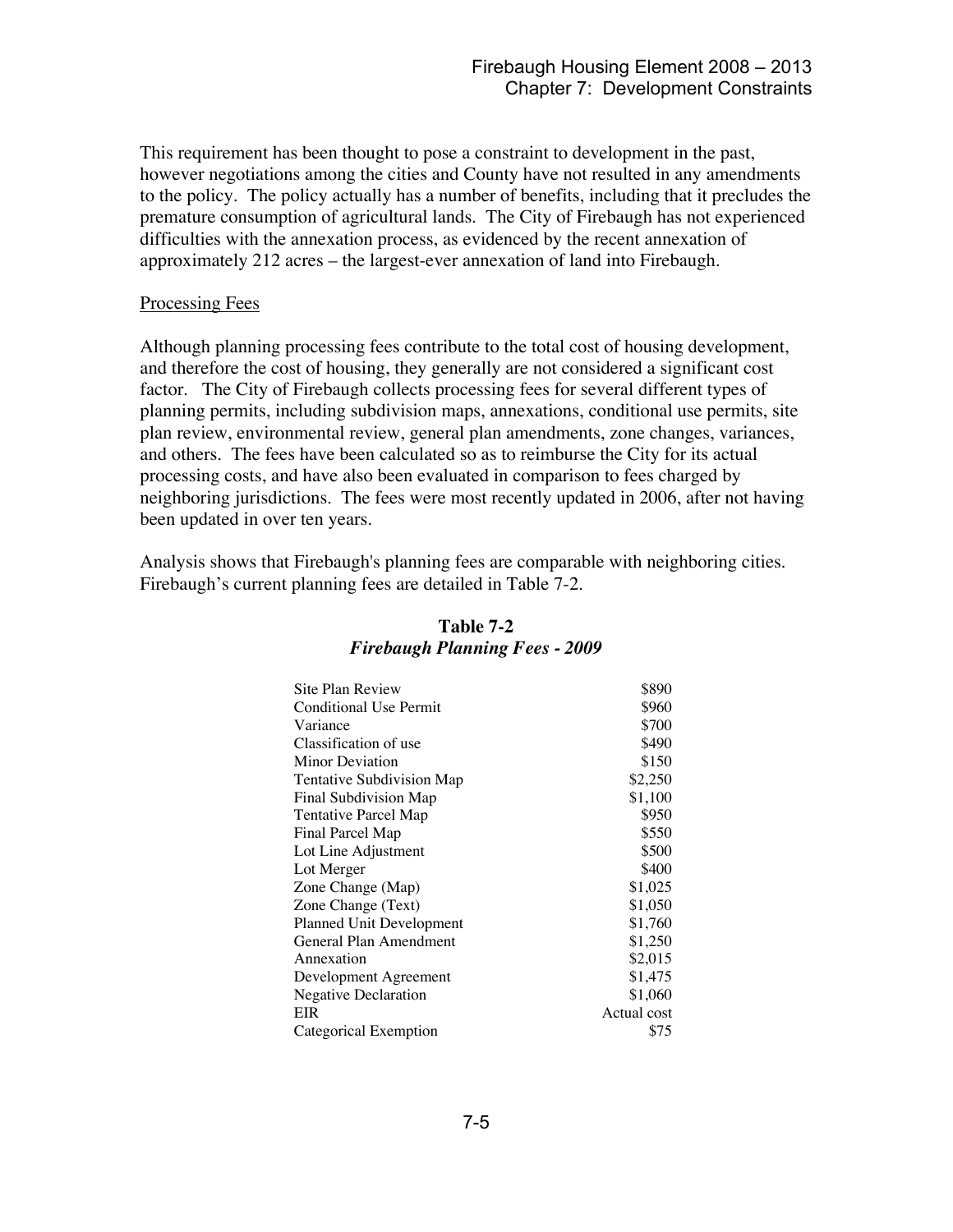## Development Impact Fees

Development impact and building permit fees typically constitute a larger percentage of housing costs than do the planning permit fees discussed above. These fees pay the capital costs of public facilities which serve a project, such as:

- water;
- sanitary sewer;
- storm drainage;
- parks;
- public safety

In addition, impact fees are assessed by the Firebaugh-Las Deltas Unified School District, to provide for the construction of new educational facilities.

Firebaugh most recently updated its fees in 2004. The current fee list is shown in Table 7-3 and displays fees for both single and multi-family development.

# **Table 7-3** *Development Impact Fees for Single and Multi-Family Residential Development*

|                        | <b>Single Family</b><br>Residential | Multi-Family<br>Residential |
|------------------------|-------------------------------------|-----------------------------|
| Sewer                  | \$2,362/unit                        | \$2,358/unit                |
| Water                  | \$769/unit                          | \$568/unit                  |
| <b>Storm Drain</b>     | \$1,069/unit                        | \$1,069/unit                |
| Traffic                | \$936/unit                          | \$573/unit                  |
| Parks &<br>Recreation  | \$1,590/unit                        | \$1,478/unit                |
| Admin/Public<br>Safety | \$827/unit                          | \$825/unit                  |
| TOTAL                  | \$7,553/unit                        | \$6,871/unit                |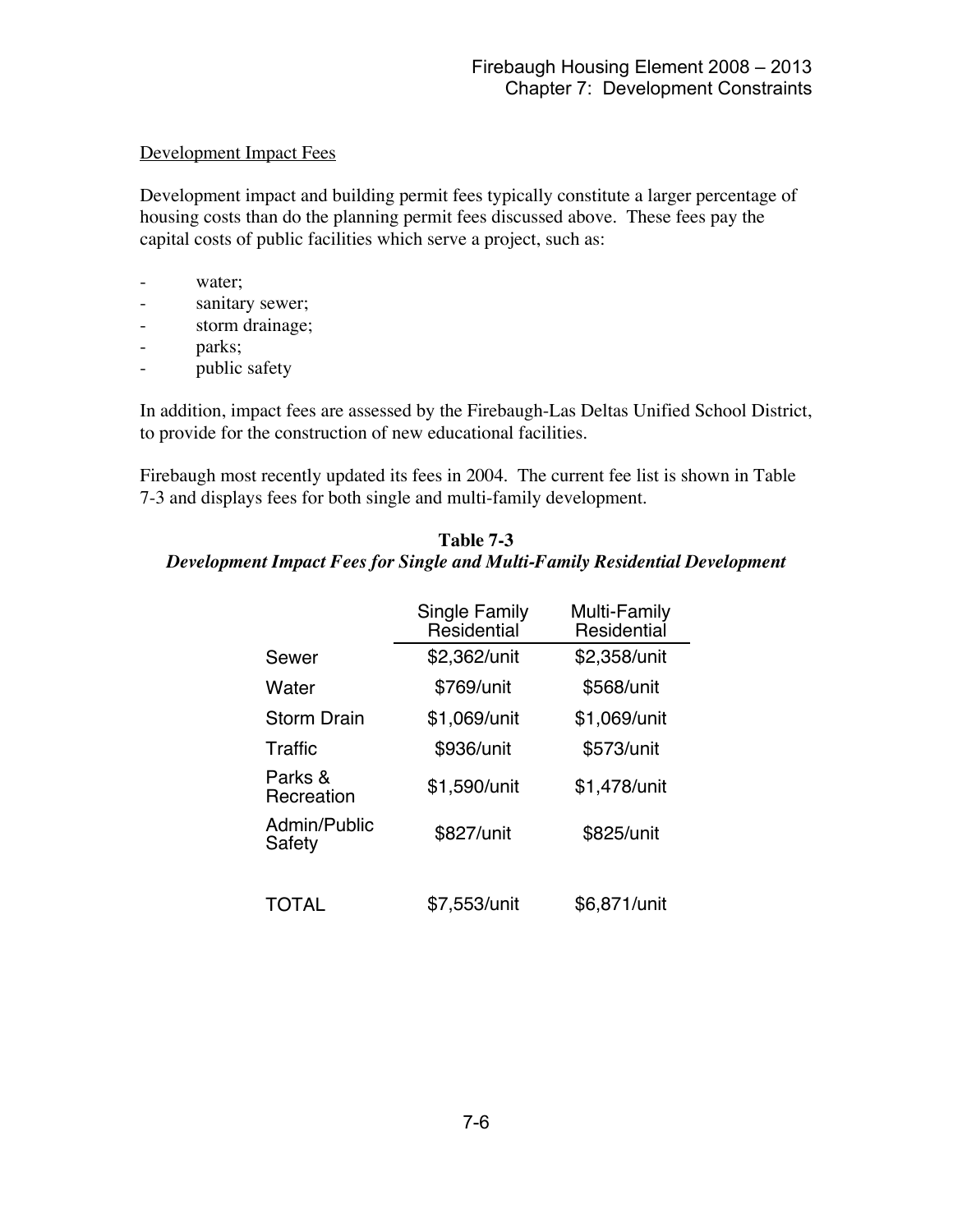# **Table 7-4** *Comparison of Impact Fees for Single Family Homes for Area Cities*

| City        | <b>Fee Total</b> |
|-------------|------------------|
| Firebaugh   | \$7,553          |
| Kerman      | \$13,461         |
| Mendota     | \$10,901         |
| Huron       | \$5,819          |
| San Joaquin | \$11,982         |

Source: Yamabe & Horn Engineers, 2009

Comparing Firebaugh's development impact fees to the fees outlined above shows that Firebaugh is toward the lower end of the list. As mentioned previously, developers are also required to pay impacts fees to the Firebaugh Las Deltas Unified School District, for the construction of educational facilties. The District's fee is current \$4.56 per square foot.

### Permit Processing

Firebaugh provides in-house building inspection services, and contracts with consultants for planning and engineering services. The City also retains a consultant for grant writing services, assisting with the pursuit of critical funding for housing and public works projects.

Because of the limited number of planning and development requests that are typically submitted to Firebaugh, processing of these applications usually begins within a week of receiving the application. A typical single family residential subdivision will require about six months to process, from submittal of application to filing of final subdivision map with the Fresno County Recorders Office. Each processing phase of a typical residential subdivision is listed below along with the amount of time required to process each phase. Subdivision applications that require an annexation typically add three months to the processing time.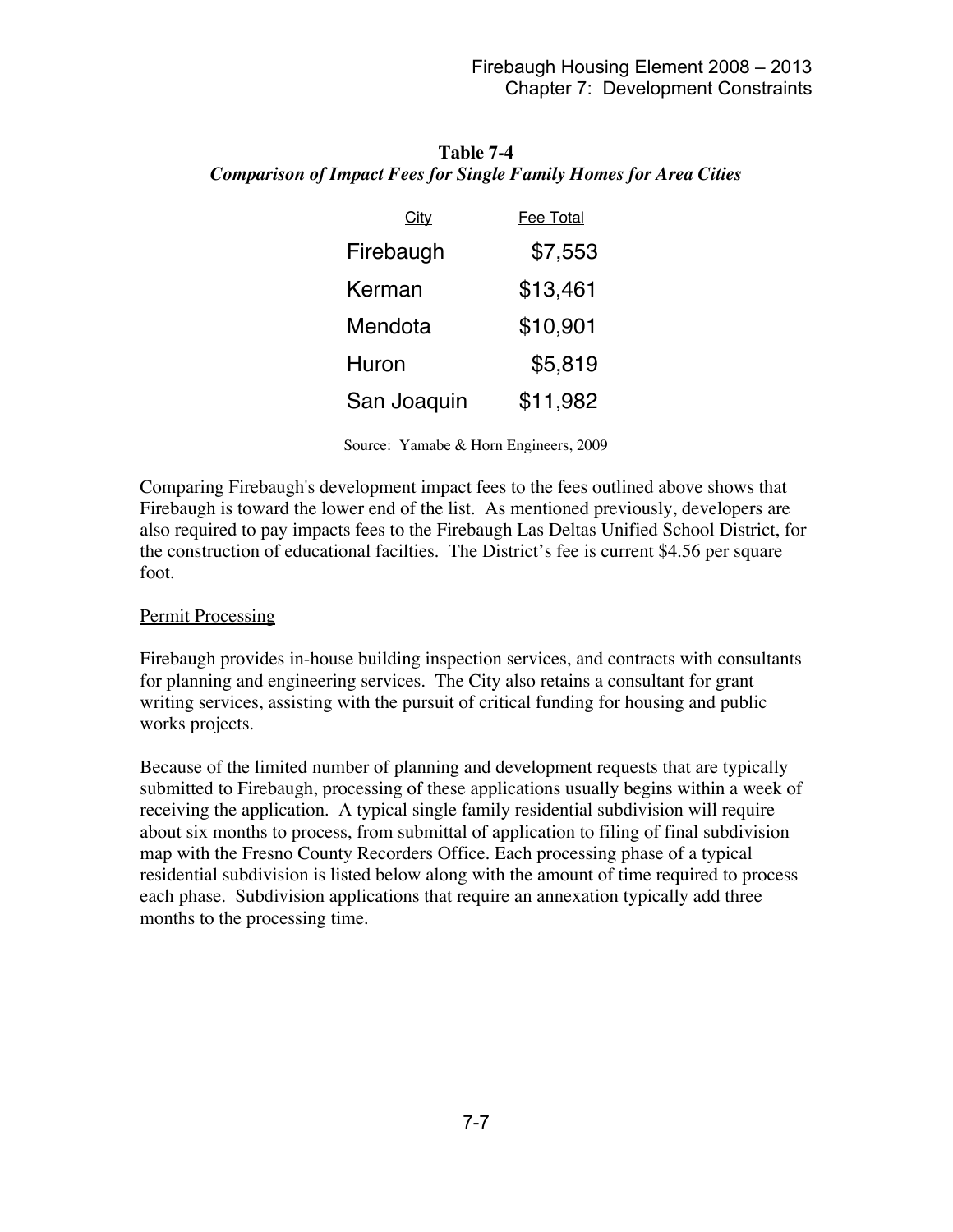# **Step Task**

- 1. Applicant submits residential subdivision with processing fee and forms filled out, including environmental assessment form.
- 2. Review application for completeness two weeks
- 3. Prepare and circulate environmental analysis (if necessary)  $-5 7$  weeks\*
- 4. Prepare report to Planning Commission on subdivision and environmental document - 1 week\*
- 5. Prepare and publish public hearing notices 2 weeks\*
- 6. Planning Commission meeting on subdivision
- 7. Prepare City Council staff report/resolutions/environmental document 1 week.
- 8. Schedule for City Council for approval of subdivision and environmental document (including publishing public hearing notices) - 3 weeks\*)
- 9. City Council meeting on subdivision
- 10. Applicant's engineer prepares improvement plans and final subdivision map 4 weeks
- 11. City Engineer reviews improvement plans and final subdivision map 4 weeks
- 12. Prepare final subdivision staff report for City Council 2 weeks\*
- 13. City Council approves final subdivision map.
- 14. City records final subdivision map with county recorder's office 1 week

*\* Items marked with an asterisk denote tasks that typically overlap with other tasks.*

Multi-family residential developments proposed in Firebaugh requires Site Plan Review in the R-2, R-3 and M-U-C zones. This typically involves action by the Planning Commission: a public hearing is not required.

For a Site Plan Review the following processing procedures and time lines are usually required.

- 1. Applicant submits application with processing fee and forms filled out,
- 2. Review application for completeness one week
- 3. Prepare staff report two weeks.
- 4. Planning Commission holds meeting for Site Plan Review.
- 5. Decision of Planning Commission is subject to appeal to the City Council.

Firebaugh's Site Plan Review process for multi-family residential development is very straight forward and is not considered a constraint to new development. The City reviews applications to ensure that projects meet basic zoning standards (listed in Table 7-1), including setbacks, parking and landscaping, in addition to right-of-way improvements (including curb, gutters, sidewalks and lighting) and that infrastructure (water, sewer and storm drainage improvements) is available. If a project does not meet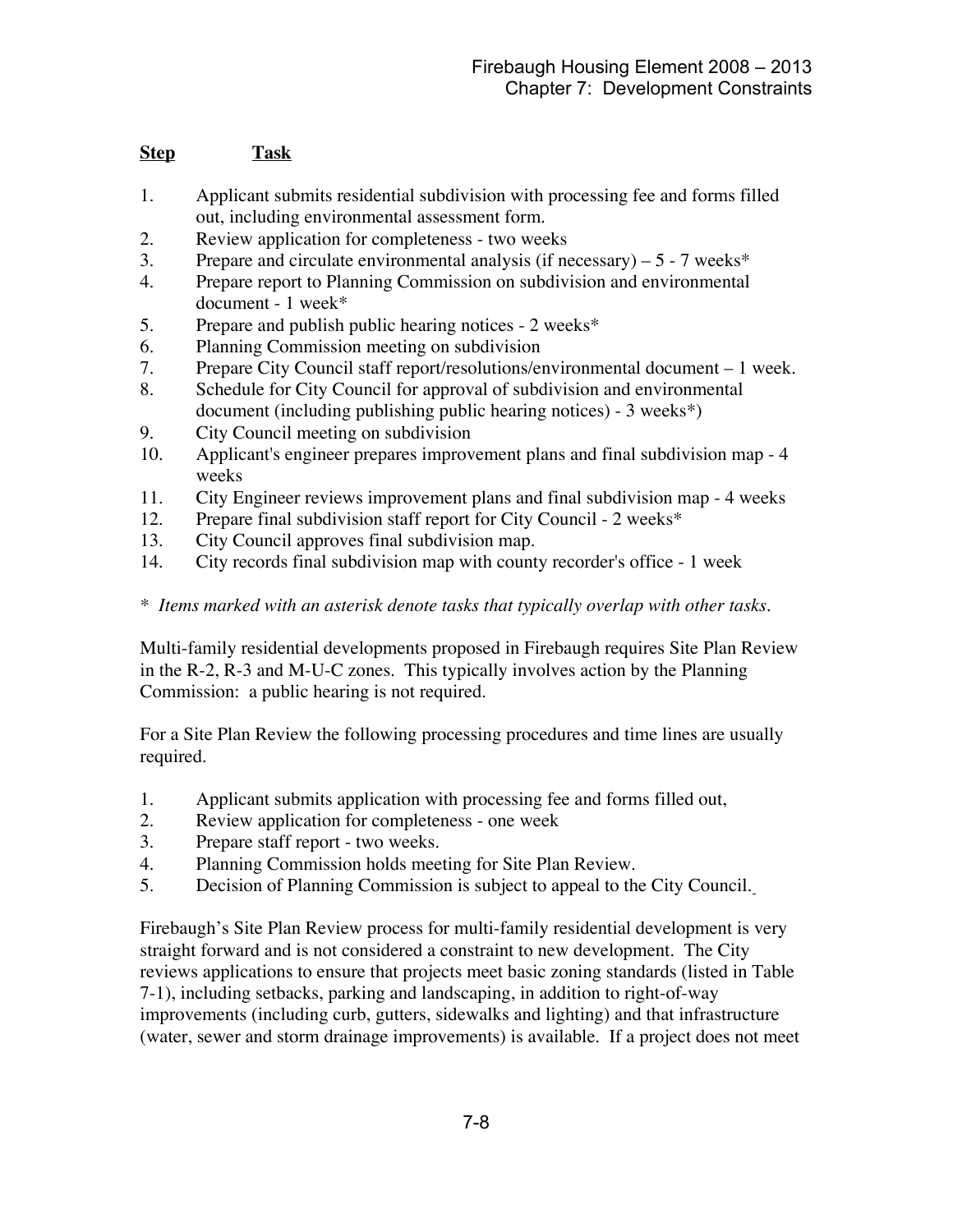basic standards, the applicant is informed and instructed to revise plans accordingly (or where applicable, to apply for a Variance to reduce the subject standard).

## **Environmental Review Process**

Certain types of projects must be reviewed for environmental impacts under the California Environmental Quality Act (CEQA). The environmental review process is mandated by state law, and thus, Firebaugh has little control over processing. Review times will vary depending on the complexity of the project and environmental issues being evaluated. In general, an Initial Environmental Study and Negative Declaration take about five to seven weeks to process – including the required public review/comment period. A full Environmental Impact Report (E.I.R.) may take two to four months to process. No residential projects proposed in at least the last ten years in Firebaugh have required an EIR. Most projects qualify for a Negative Declaration; some are exempt from environmental review.

## Governmental Constraints on Housing for Persons with Disabilities

Senate Bill 520-Chebro (effective January 1, 2002) amended housing element law to require localities to include the definition of "disability" into the housing element. Further, it states that housing should be designed for occupancy by, or with supportive services for persons with disabilities, which includes persons with mobility impairments, AIDS/HIV, Alzheimer's, and the homeless, to name a few. The bill's requirements include:

1. As part of a governmental constraints analysis, the housing element must analyze potential and actual constraints upon the development, maintenance and improvement of housing for persons with disabilities and demonstrate local efforts to remove governmental constraints that hinder the locality from meeting the need for housing for persons with disabilities.

2. As part of the required constraints program, the element must include programs that remove constraints or provide reasonable accommodations for housing designed for persons with disabilities.

Persons with disabilities wishing to request reductions in zoning standards (e.g. reduced setbacks for ramps, etc.) are currently required to undergo the Minor Deviation process, as stipulated by Section 25-4.7 of the Firebaugh Zoning Ordinance. This process allows relaxation of various zoning standards (such as setbacks) by up to 20% and is approved or denied ministerially - by the City Manager or his designee.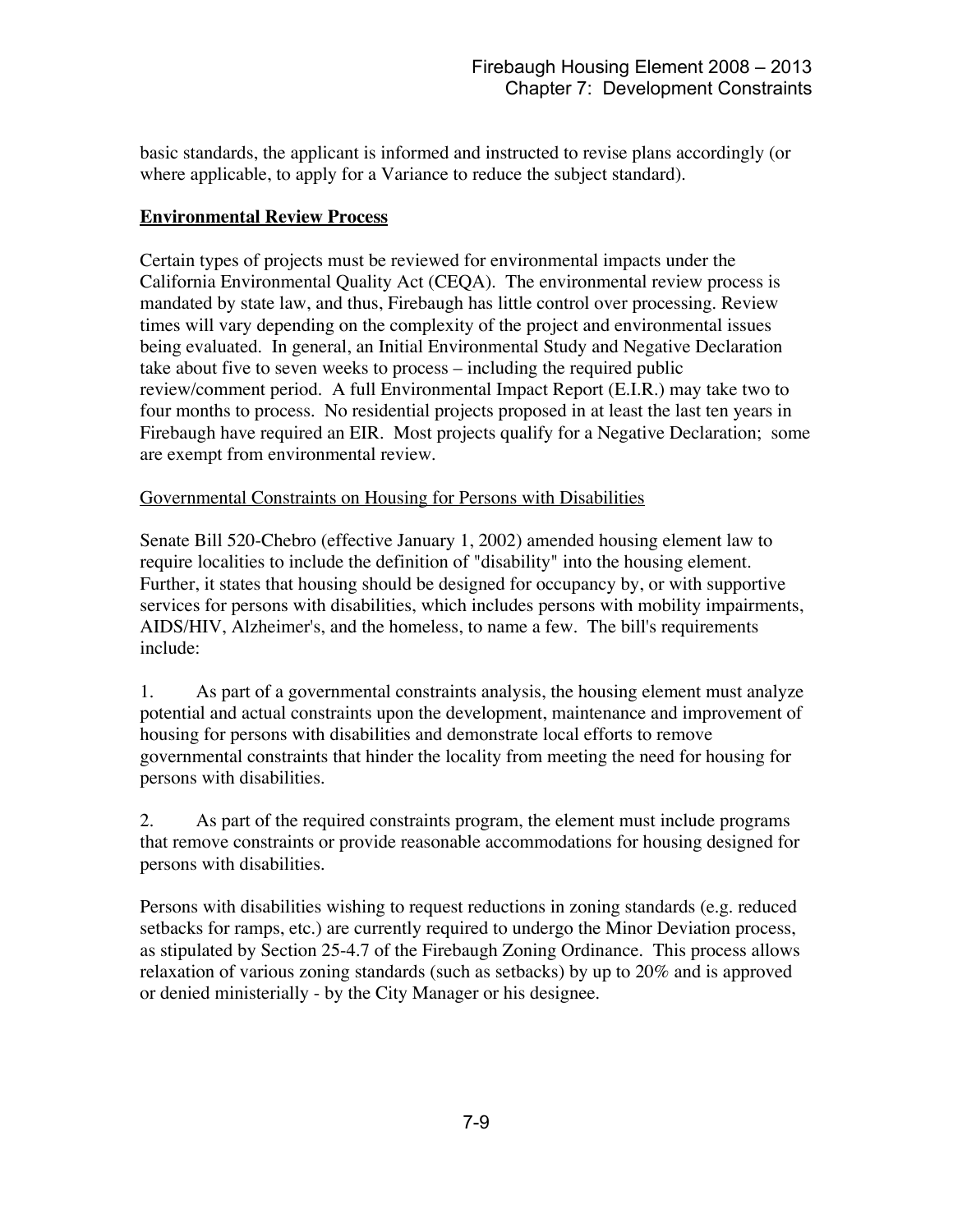Reductions greater than 20% require a Variance, which includes a public hearing before the Firebaugh Planning Commission. This must be preceeded by publication of a public hearing notice at least ten days before the hearing, and mailing of this notice to property owners within 300 feet of the subject site. Approval by the Planning Commission is discretionary - the Commission must make five findings as listed in Section 25-4.4 - a legally defensible list of requirements that is common in most zoning ordinances.

The City has not received any requests for minor deviations or variances to accommodate disabled individuals in the past five years. However, in order to comply with Housing Element law, the element will be amended to add a program that requires Firebaugh to adopt a Reasonable Accommodations Ordinance to persons with disabilitities. Such an ordinance allows requests for items encroaching into setbacks such as ramps and other disability aids to be made with only a building permit.

## **Redevelopment Agency Oveview**

Housing Elements are required by law to summarize activities of the city's redevelopment agency (RDA) – as it pertains to housing activities – in particular use of the agency's "Low to Moderate Income Fund". By law, redevelopment agencies are required to deposit twenty percent of their revenues into this fund for the purpose of increasing, improving and preserving the housing stock for low- and moderate-income households. The City of Firebaugh has four redevelopment project areas, shown on Map 7-1.

The RDA is required to prepare an Implementation Plan every five years that details goals of the agency for the upcoming five years, including activities involving the Low to Moderate Housing Fund. The current Implementation Plan covers the years 2004 through 2009. The Agency's primarily commitment at the current time is the San Joaquin Villas project – a 21 unit affordable income condominium project, currently under construction. The Agency has provided a \$200,000 loan for this project, in addition to a \$240,000 grant.

Prior to that the Agency assisted with funding for the Circa Del Rio subdivision – subsidizing the purchase of single family homes for low-income buyers. The Agency provided \$285,000 in grants for this project.

Projected revenues in the Agency's Low to Moderate Income Fund through the 2014 fiscal year are as follows: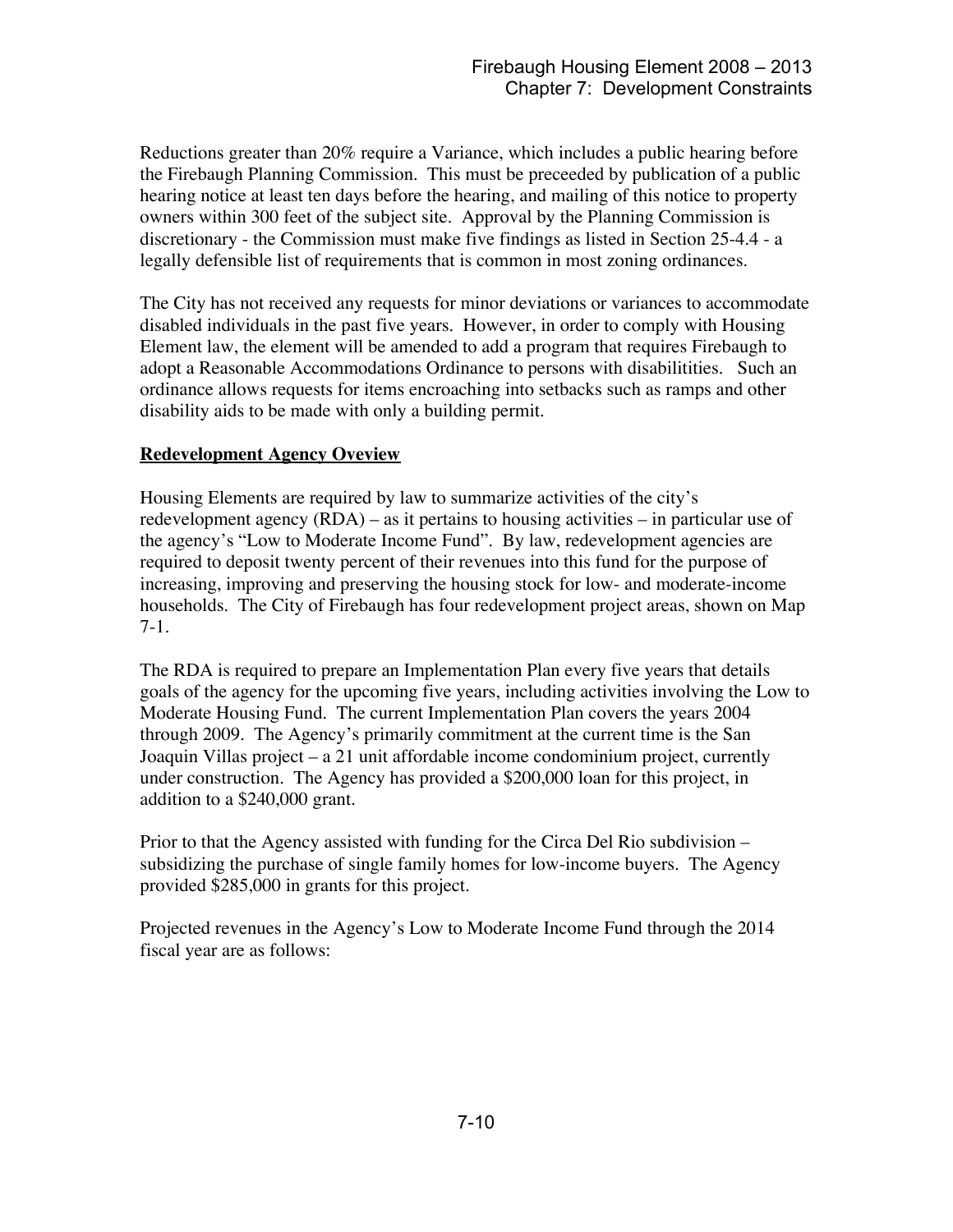| 2009-10 | \$208,876 |
|---------|-----------|
| 2010-11 | \$213,805 |
| 2011-12 | \$218,833 |
| 2012-13 | \$223,961 |
| 2013-14 | \$229,192 |
| 2014-15 | \$234,528 |

These funds will be applied to programs outlined in Chapter 8 of this Housing Element.



**Map 7-1** *Firebaugh Redevelopment Project Areas*

# **Governmental Constraints Conclusions**

Firebaugh's land use controls, building codes, site improvements, development impact fees, and permit processing procedures for the most part do not pose substantial constraints to the city's efforts to provide affordable housing. Firebaugh's development impact fees are in line with fees charged by other cities in the area and its processing time for subdivisions is about as expeditious as State planning laws will allow.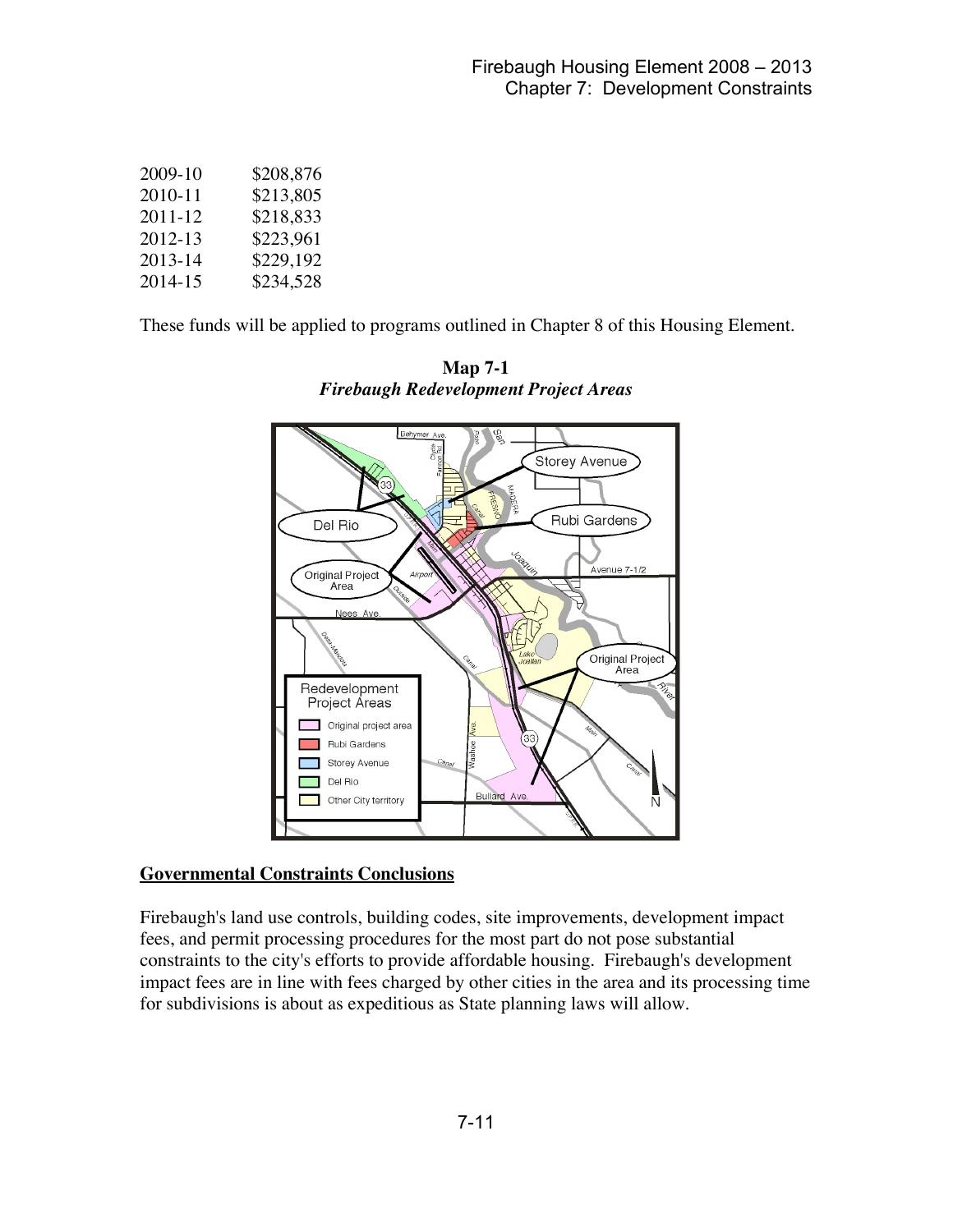The foregoing analysis (as well as analysis in Chapter 5) did identify several issues that the City will need to address in the action programs of Chapter 8 of this Housing Element, including:

- Amendments to the Zoning Ordinance to allow Emergency Shelters, Transitional Housing, and Supportive Housing as permitted uses, along with development standards for these uses;
- Adoption of a Reasonable Accommodations ordinance, which would allow requests for encroachments into setbacks (and similar requests) for disabled individuals, without the requirement for a Minor Deviation or Variance;
- Amendment of height standards in the multi-family zones to allow three-story structures;
- Amendment to the Zoning Ordinance to clearly specify farmworker housing as a permitted use, along with development standards

# **NON-GOVERNMENTAL CONSTRAINTS**

Non-governmental constraints are those that are generated by the private sector and that are generally beyond the control of local governments. A few of the impacts of nongovernmental constraints can be mitigated to a minimal extent by local governmental actions, but usually the effects are very localized and have little influence on the total housing need within the jurisdiction or market area.

## Cost of Financing

Interest rates for the purchase of a single family home are presently between five and six percent for 20-year and 30-year loans. Rates have remained fairly consistent, even dropping lower in recent years. These low interest rates are one of the few "bright spots" in a housing market that has seen new residential development come to a near halt in recent years – with the effects of a recession and significant number of home foreclosures severely impacting the market. Despite these circumstances, the low interest rates have caused home ownership to remain much more affordable than it would otherwise be. In a market like Firebaugh, the interest rate is probably the single most important factor influencing the affordability of homes.

Individuals purchasing a single family home can typically qualify for financing if the monthly cost of the home does not exceed 30 percent of their gross monthly income. Costs would include principal and interest, property tax and insurance.

To reduce the cost of financing, local jurisdictions can often apply for state and federal funds that provide a lower interest rate or they can reduce the amount of the mortgage by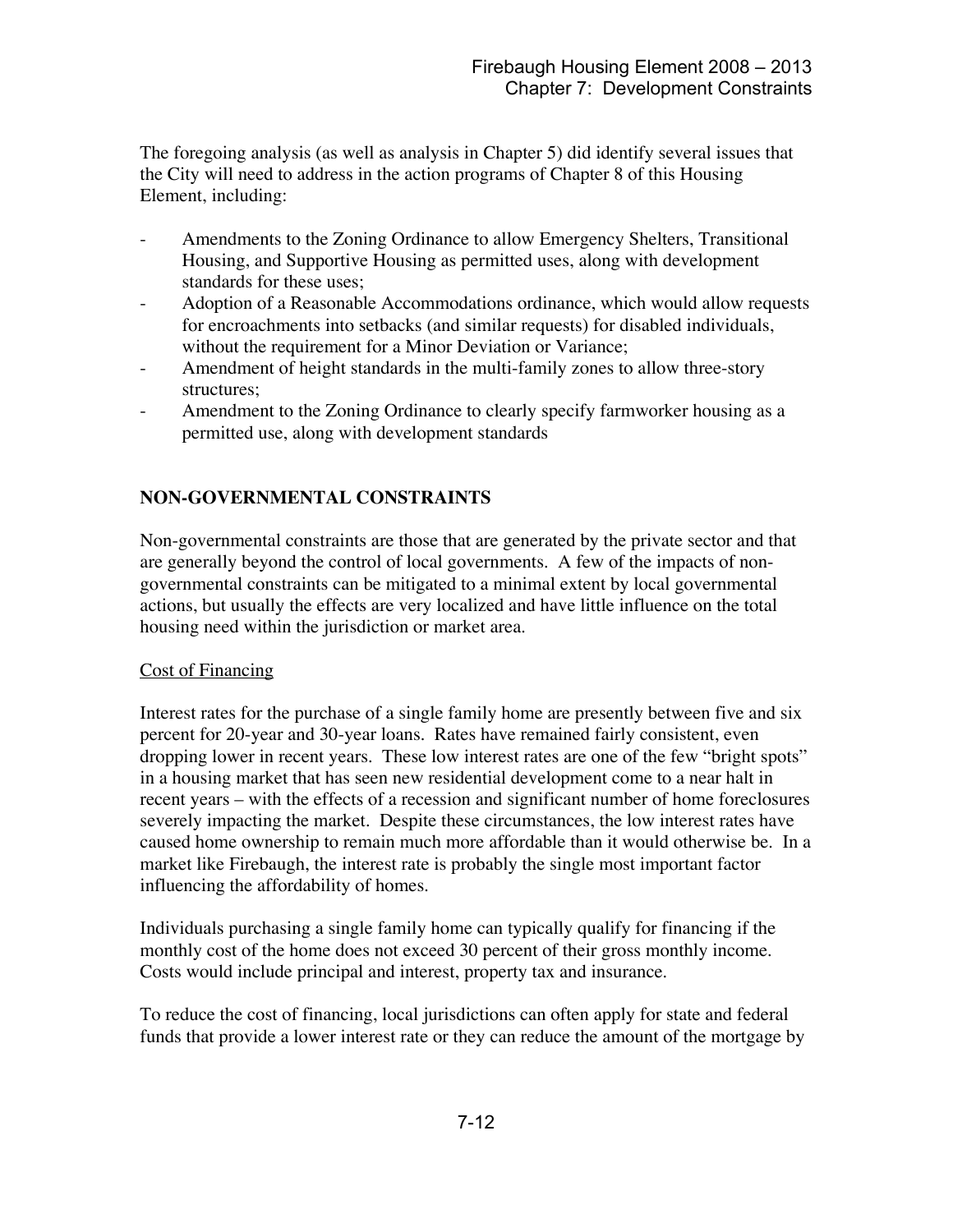providing down-payment assistance (HOME funds). Funding shall not exceed 50% of the home purchase price and shall never exceed the subsidy limits per unit as outlined in Section 221 (d) (3) established by HUD and updated annually.

## Price of Land

The cost of vacant land designated for residential development has fluctuated significantly during the past five years. During the height of the housing "boom" in the first part of the decade, land was being purchased for upwards of \$40,000 per acre. In more recent years the cost has settled down to about \$25,000 per acre. These values are consistent with other area cities.

Mitigation measures dealing with land costs that are available to local governments include the use of Community Development Block Grant funds to write down land costs, utilization of government-owned surplus land for housing projects, and use of tax increment from redevelopment agencies for construction of low - to moderate income housing.

## Cost of Construction

Volatile and rising costs of labor and materials have contributed to the non-governmental constraints on housing development and improvement. These costs were a substantial part of the increased housing costs during the past decade. Builders must pass those increases along to the home buyer or renter. In the last several years, construction costs for materials, land and labor have dropped, as the demand for housing has decreased.

One of the most significant results of Proposition 13, passed by the voters of California in 1978, was the severe limitation imposed on the development of infrastructure. These costs can no longer be passed on to the taxpayer by the local jurisdiction and must be borne by the developer, who then must pass them along by increasing the cost of housing or rents.

Where appropriate, local governments can utilize Community Development Block Grant funds to write down the cost of construction, the preferred method being the financing of infrastructure improvements, (ie; water and sewer lines, streets, etc.), or they can utilize the redevelopment agency's low- to moderate-income housing fund, to underwrite, in whole or in part, these and/or other development costs, so long as the developer agrees to long-term use of the housing for households of low and moderate incomes.

Unfortunately, State law requires the payment of prevailing wage to workers on projects that use redevelopment funds (unless the project is intended for occupancy for low and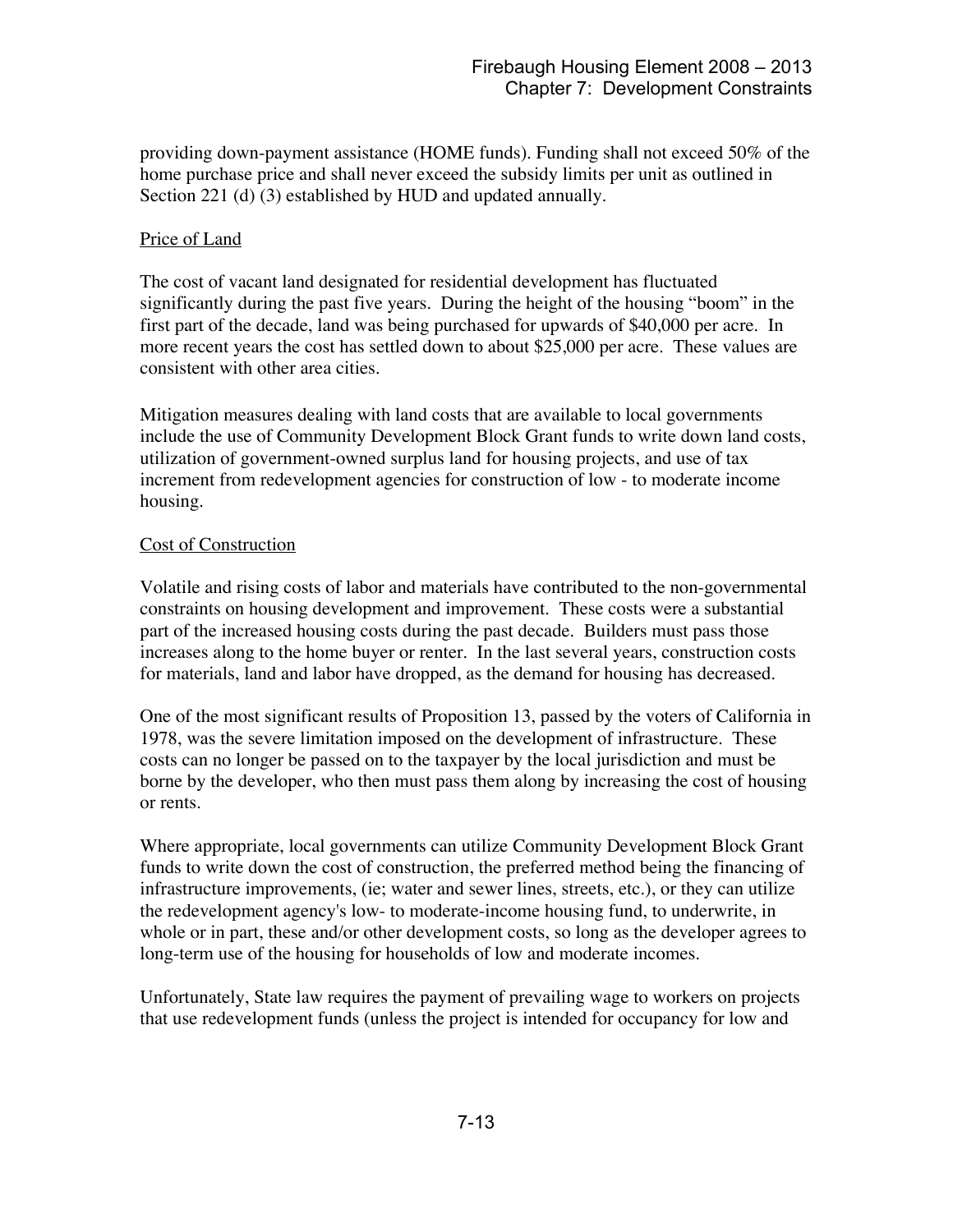moderate incomes households). There are, however, other actions that can be implemented that can reduce the cost of housing. These actions are detailed in Table 7-8.

## **Table 7-8**

## *Mitigation of Housing Cost Components*

| Cost                               | <b>Mitigation</b>                                                                                                     |
|------------------------------------|-----------------------------------------------------------------------------------------------------------------------|
| Land                               | Allow smaller lots using Smart Growth principals, increasing<br>densities                                             |
| Improvements                       | Reduce level of improvements required (e.g. narrower streets,<br>combined park/pond basins, fewer street lamps, etc.) |
| Impact Fees                        | Secure state and federal funds to pay for fees instead of<br>requiring the developer to pay fees                      |
| Labor                              | Self Help Housing                                                                                                     |
| <b>Materials</b>                   | Generally cannot mitigate. Consider use of "green" and/or<br>recycled building materials and components               |
| Administrative/costs<br>and profit | Reduced if developed by non-profit agency. Streamline the<br>planning process                                         |

## **Lifestyle**

Part of the increase in housing costs from the late 1990s to the present was due to consumer preference and life style expectations. The size of the typical single family house increased and other amenities included in the housing package changed, such as the number of bedrooms. All of these life style choices have costs associated with them. The trends emerging now, due to governmental and non-governmental constraints and the resulting increase in housing costs, are expected to be towards smaller units, smaller lots, and alternatives to the single family detached dwelling.

Although the consumer preference may still tend toward the desire to own a single family home, past surveys have shown that some households are now more willing to accept alternatives to that lifestyle mostly out of necessity. Local government can assist this change by permitting higher densities, and innovative approaches such as zero-lot-line housing and smaller lots. Good design is a vital part of this equation - to ensure that compact neighborhoods maintain their value over time.